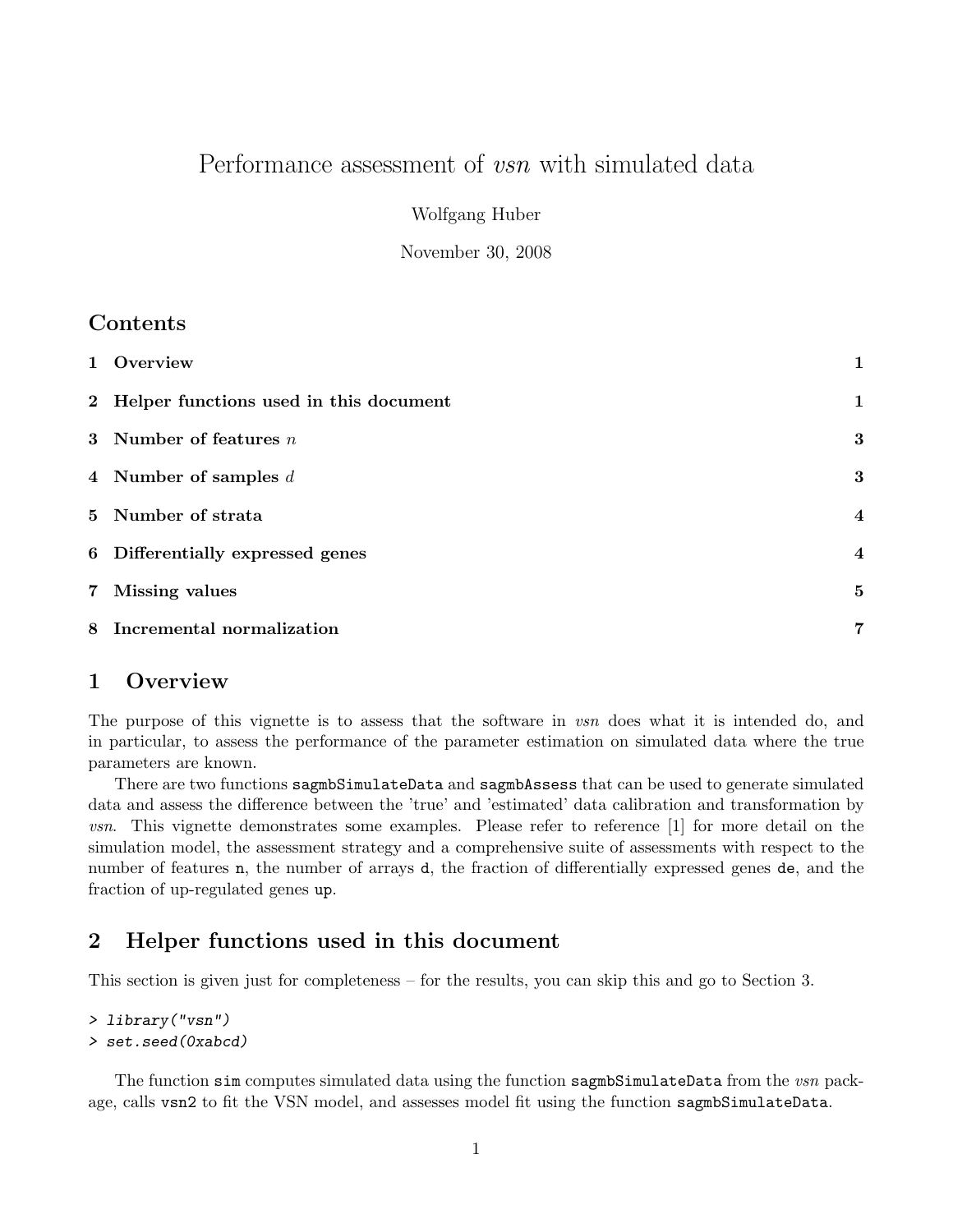```
> sim = function(..., lts.quantile=1, nrrep=30L) {
+ \text{call}par = list(...)+ 11 = listLen(callpar)
+ stopifnot(ll[1]>=1, all(ll[-1]==1))
+ res = matrix(1, nrow=nrrep, ncol=ll[1])
+
+ ## default parameters
+ simpar = append(callpar,
+ list(n=4096L, d=2L, de=0, up=0.5, nrstrata=1L, miss=0, log2scale=TRUE))
+ simpar = simpar[!duplicated(names(simpar))]
+
+ for (i in 1:ll[1]) {
+ simpar[[1]] = callpar[[1]][i]
+ for (r in 1:nrrep) {
+ sim = do.call("sagmbSimulateData", simpar)
+ ny = vsn2(sim$y, strata=factor(sim$strata), lts.quantile=lts.quantile, verbose=!TRUE)
+ res[r, i] = sagmbAssess(exprs(ny), sim)
+ if(!TRUE){
+ cat(paste(sprintf("%6g", signif(sim$coefficients, 3), collapse=" ")), "")
+ cat(sprintf("i=%d, r=%d: %g\n", i, r, signif(res[r,i], 3)))
+ plot(sim$y, pch="."); abline(a=0, b=1, col="orange", main=paste(i,r))
+ if(res[r, i]>0.02) browser()
+ }
+ } ## for r
+ } ## for i
+ return(res)
+ }
```
Here some functions to automate the formating of the plots that are used in the following.

```
> onePlot = function(n, res, log="xy", ...) {
+ matplot(n, t(res), pch=20, log=log, ylab='r.m.s. error', col="orange",
+ xlab=deparse(substitute(n)), ...)
+ lines(n, colMeans(res), col="blue")
+ }
> twoPlot = function(n, rl) {
+ par(mfrow=c(1,2))+ ylim=range(unlist(rl))
+ for(i in seq(along=rl)) {
+ x = if(is.list(n)) n[[i]] else n
+ matplot(x, t(rl[[i]]), pch=20, ylab='r.m.s. error', xlab=deparse(substitute(n)),
+ log="y", ylim=ylim, col="orange", main=names(rl)[i])
+ lines(x, colMeans(rl[[i]]), col="blue")
+ }
+ }
> makeFig = function(name, width, height, expr) {
+ pdfname = paste(name, "pdf", sep=".")
+ pdf(file=pdfname, width=4*width, height=4*height)
+ expr
+ dev.off()
```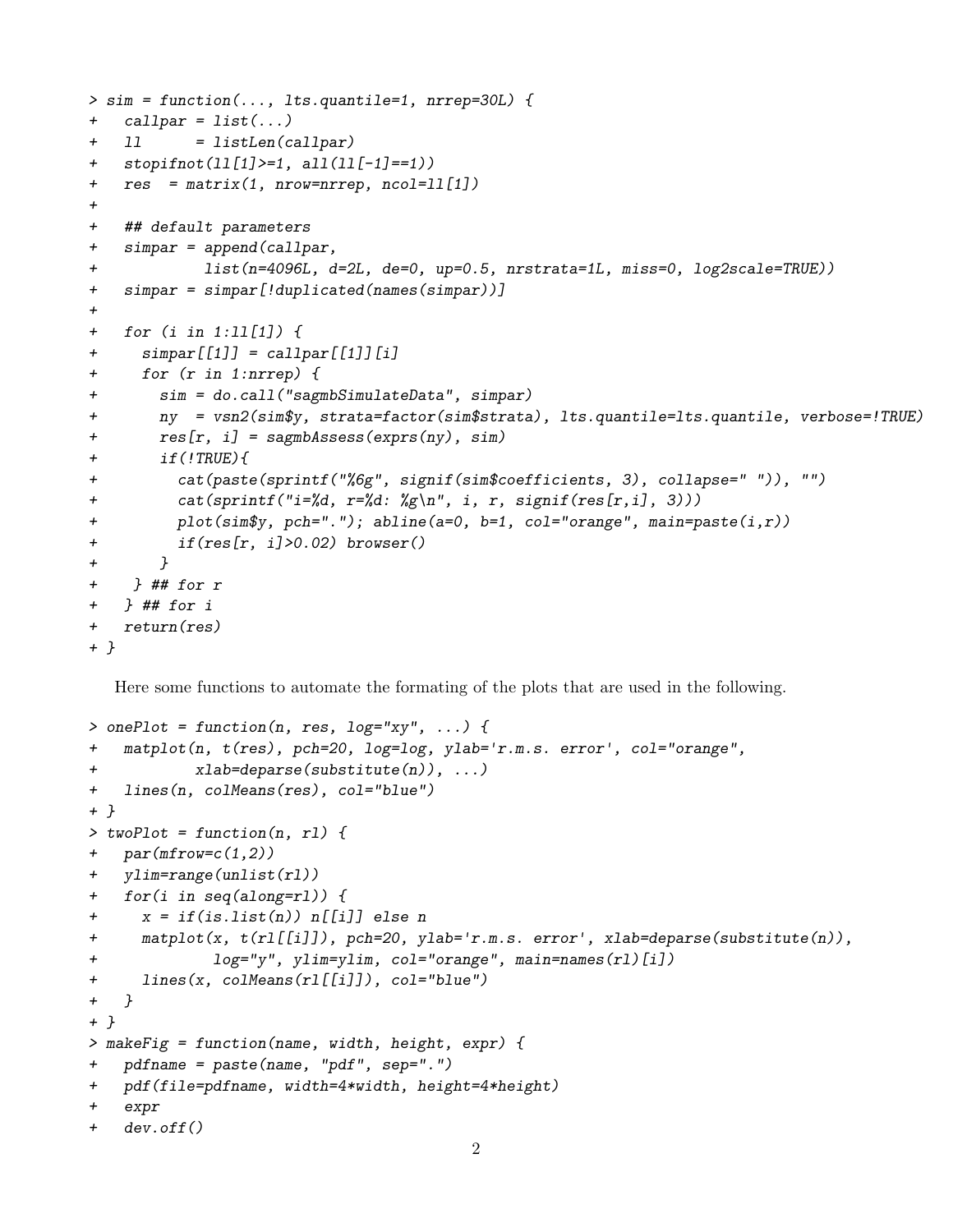

Figure 1: Estimation error as a function of the number of features  $n$ . If  $v \text{sn}$  works correctly, the estimation error should decrease roughly as  $n^{-1/2}$ .

```
+ invisible(pdfname)
+ }
```
### 3 Number of features  $n$

Fig. 1 shows the estimation error for the transformation (i. e. the root mean squared difference between true and estimated transformed data) as a function of the number of features  $n$ . If vsn works correctly, the estimation error should decrease roughly as  $n^{-1/2}$ .

```
> n = 1000*2^{\circ}seq(-2, 5)
> makeFig("fign1", 1, 1, {
+ res = sim(n=n)
+ onePlot(n, res, main="n: one stratum")
+ })
> n = 1000*2^{\circ}seq(0, 5)
> makeFig("fign2", 1, 1, {
+ res = sim(n=n, nrstrata=8)
+ onePlot(n, res, main="n: 8 strata")
+ })
```
#### 4 Number of samples d

Fig. 2a shows the estimation error as a function of the number of samples d. This curve is essentially flat. This is because the number of parameters that need to be estimated is proportional to  $d$ , so the "number" of data points per parameter" is constant in this plot (in contrast to Fig. 1).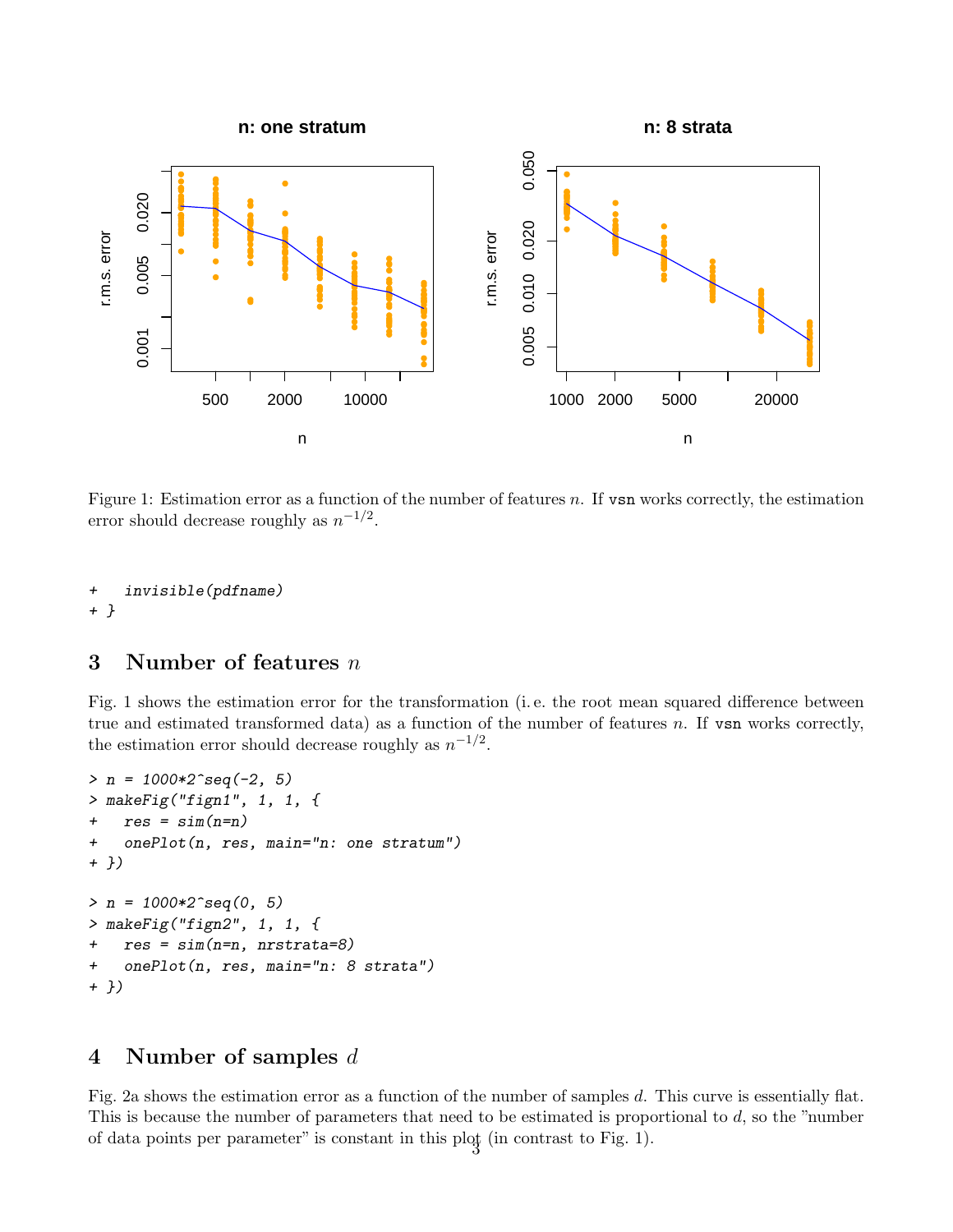

Figure 2: Estimation error as a function of (a) the number of samples and (b) the number of strata. See Sections 4 and 5.

```
> makeFig("figd", 1, 1, {
+ d = 2 \text{deg}(1, 5)+ res = sim(d=d)+ onePlot(d, res, main="a) d")
+ })
```
### 5 Number of strata

In Fig. 2b, we see the estimation error as a function of the number of strata. It should increase, since for each stratum, we need to estimate separate parameters, and if the overall number of features does not change, more strata means less data per parameter.

```
> makeFig("fignrstrata", 1, 1, {
+ nrstrata = 2^{\circ}seq(0, 4)
+ res = sim(nrstrata=nrstrata)
+ onePlot(nrstrata, res, main="b) nrstrata")
+ })
```
## 6 Differentially expressed genes

In the following code, de is the fraction of differentially expressed genes. We run the simulation both with vsn2's default setting lts.quantile=0.9 and the more robust lts.quantile=0.5. The reason why lts.quantile=0.5 is not the default is that the estimator with lts.quantile=0.9 is more efficient (more precise with less data) if the fraction of differentially expressed genes is not that large. See Figure 3.

> makeFig("figdiff", 2, 1, { + de =  $(0.6)/10$  4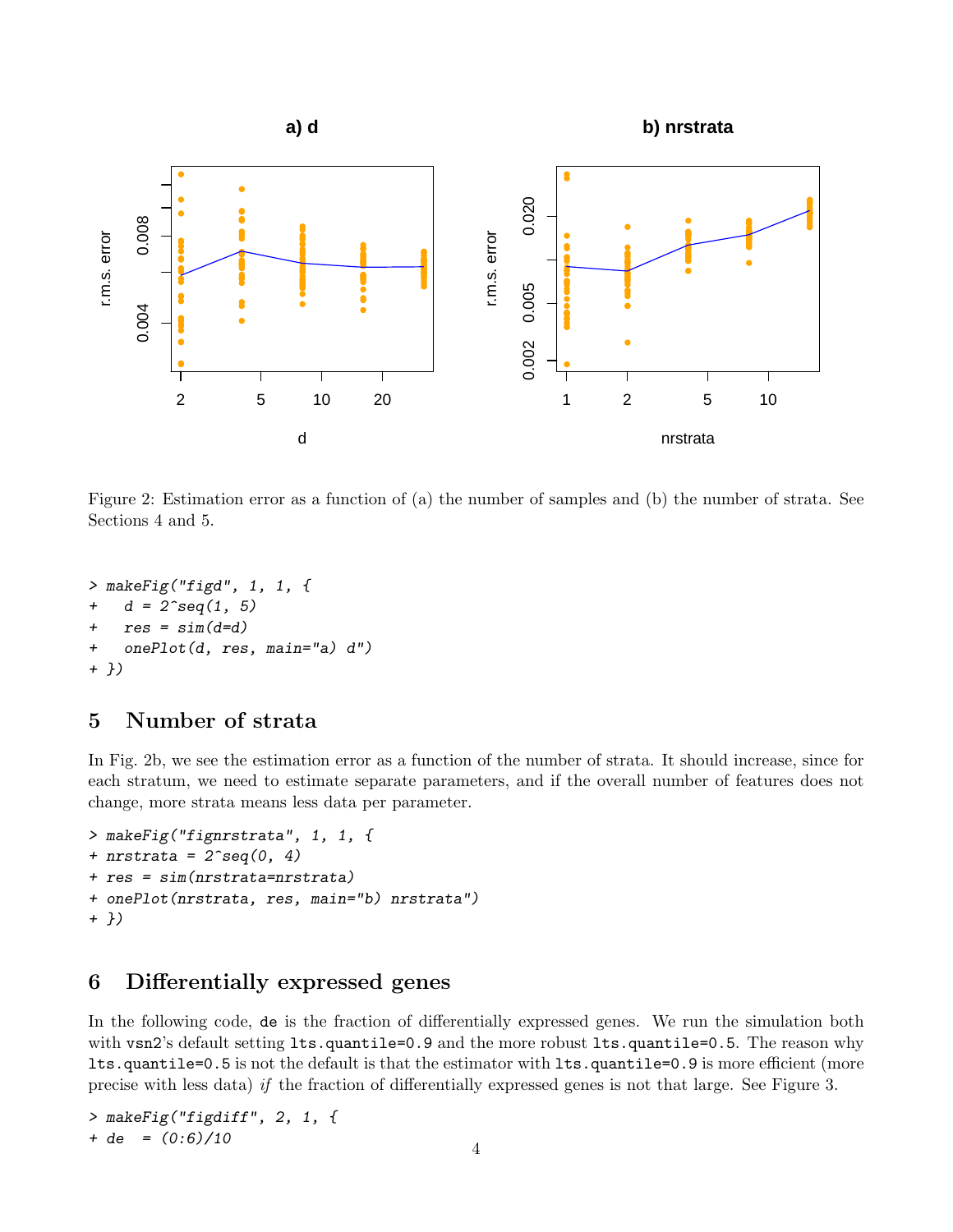

Figure 3: Estimation error as a function of the number of differentially expressed genes, for two different settings of lts.quantile. Note how a) is better for small values auf de, but becomes worse for larger values of de. See Section 6.

```
+ res1 = sim(de=de, nrstrata=2, lts.quantile=0.9)
+ res2 = sim(de=de, nrstrata=2, lts.quantile=0.5)
+ twoPlot(de, list("de, lts.quantile=0.9"=res1, "de, lts.quantile=0.5"=res2))
+ })
```
In the next code chunk, up is the fraction of up-regulated genes among the differentially expressed genes.

```
> makeFig("figup", 2, 1, {
+ up = (0.8)/8+ res1 = sim(up=up, nrstrata=2, de=0.2)
+ res2 = sim(up=up, nrstrata=2, de=0.2, lts.quantile=0.5)
+ twoPlot(up, list("a) up, lts.quantile=0.9"=res1, "b) up, lts.quantile=0.5"=res2))
+ })
```
### 7 Missing values

In this Section, we check the impact of missing values on the performance of the estimator. miss is the fraction of missing values in the overall

```
> makeFig("figmiss", 2, 1, {
+ miss1 = seq(0, 0.5, length=6)
+ res1 = sim(miss=miss1, d=8)
+ miss2 = seq(0, 0.1, length=6)
+ res2 = sim(miss=miss2, d=2)
+ twoPlot(list(miss1, miss2), list("fraction NA (d=8)"=res1, "b) fraction NA (d=2)"=res2))
+ })
```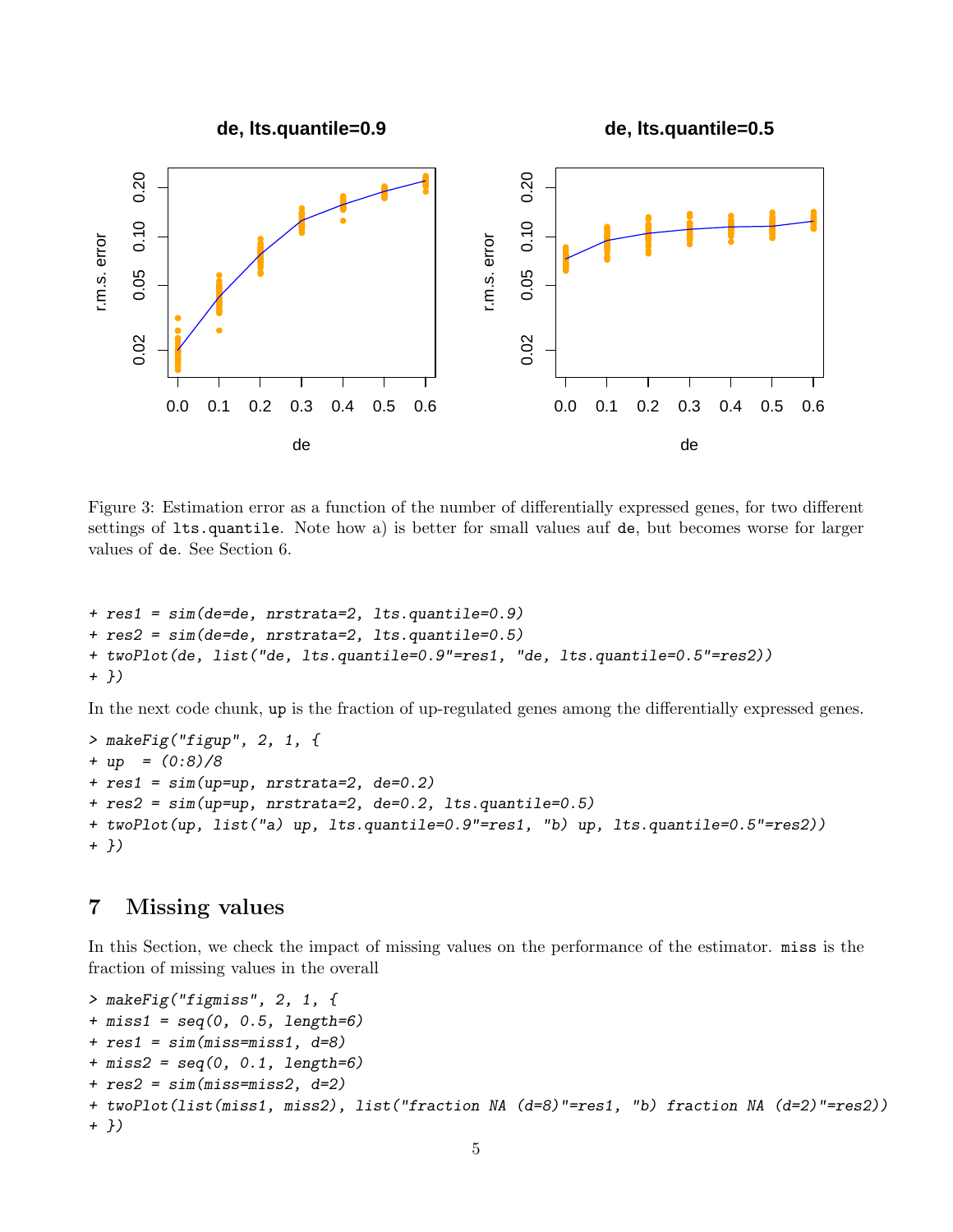

Figure 4: Estimation error as a function of the fraction of up-regulated genes, for two different settings of lts.quantile; see Section 6.



Figure 5: Estimation error as a function of the fraction of missing data points, see Section 7.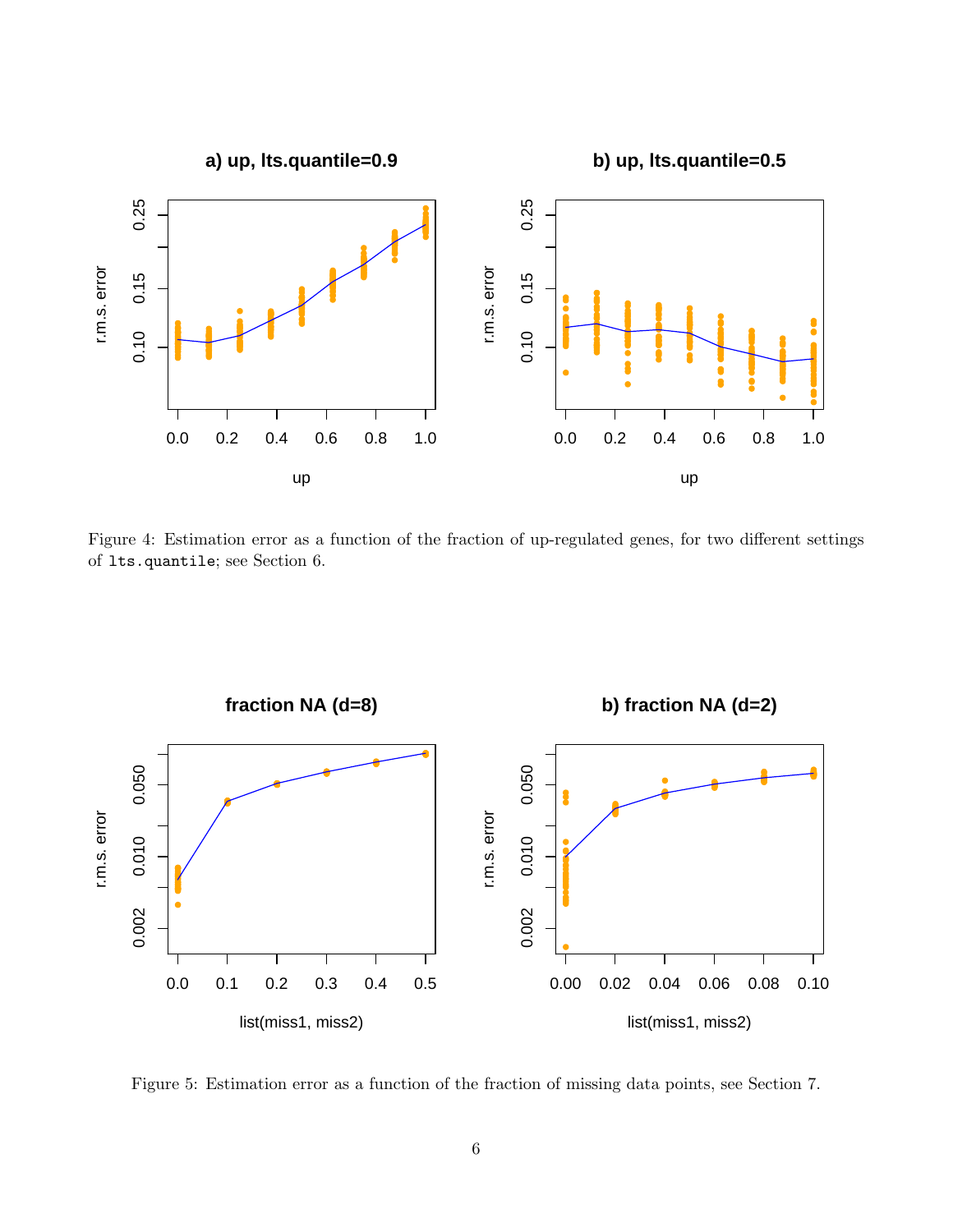- > toLatex(sessionInfo())
	- R version 2.9.0 Under development (unstable) (2008-11-29 r47029), x86\_64-unknown-linux-gnu
	- $\bullet$  Locale: LC\_CTYPE=it\_IT.UTF-8;LC\_NUMERIC=C;LC\_TIME=it\_IT.UTF-8;LC\_COLLATE=it\_IT.UTF-8;LC\_MONETARY=C;LC\_MESSAGES=it\_IT.UTF-8;LC\_PAPER=it\_IT.UTF-8;LC\_NAME=C;LC\_ADDRESS=C;LC\_TELEPHONE=C;LC\_MEASUREMENT=it\_IT.UTF-8;LC\_IDENTIFICATION=C
	- Base packages: base, datasets, graphics, grDevices, methods, stats, tools, utils
	- $\bullet$  Other packages: affy 1.21.0, Biobase 2.3.3, fortunes 1.3-5, lattice 0.17-17, limma 2.17.3, vsn 3.10.2
	- Loaded via a namespace (and not attached): affyio 1.11.2, grid 2.9.0, preprocessCore 1.5.2

Table 1: The output of sessionInfo on the build system after running this vignette.

#### 8 Incremental normalization

First, let's simulate a dataset with 10000 features, 12 arrays, and no differentially expressed genes (in order to be able to look at the ML estimates rather than their robustified modifications).

```
> dat = sagmbSimulateData(n=10000, d=12, de=0, nrstrata=1, miss=0, log2scale=TRUE)
> v = new("vsn", mu=dat$mu, sigsq=dat$sigsq)
> fit = vsn2(dat$y, lts.quantile=1, verbose=FALSE)
```
fit contains the maximum profile likelihood estimate of the *vsn* model. Then we use the *incremental* mode of vsn to estimate, in turn for each array individually, the parameters. The results are shown in Figure 6.

```
> parRef = array(as.numeric(NA), dim=dim(coef(fit)))
> for(j in seq_len(ncol(dat$y))) {
+ vj = vsn2(dat$y[,j], reference=v, lts.quantile=1, verbose=FALSE)
+ parRef[j,j] = coef(vj)+ }
> makeFig("figincr", 2, 2, {
+ par(mfcol=c(2,2))
+ for(k in 1:2) {
+ plot(dat$coefficients[1,,k], parRef[1,,k], pch=16, xlab="True", ylab="Reference fit",
+ main=c("offset", "factor")[k])
+ abline(a=0, b=1, col="orange")
+ plot(coefficients(fit)[1,,k], parRef[1,,k], pch=16, xlab="Profile Likelihood fit", ylab="Refe
+ main=c("offset", "factor")[k])
+ abline(a=0, b=1, col="orange")
+ }
+ })
```
### References

[1] W. Huber, A. von Heydebreck, H. Sultmann, A. Poustka, and M. Vingron. Parameter estimation for ¨ the calibration and variance stabilization of microarray data. Statistical Applications in Genetics and Molecular Biology, Vol. 2: No. 1, Article 3, 2003. http://www.bepress.com/sagmb/vol2/iss1/art3